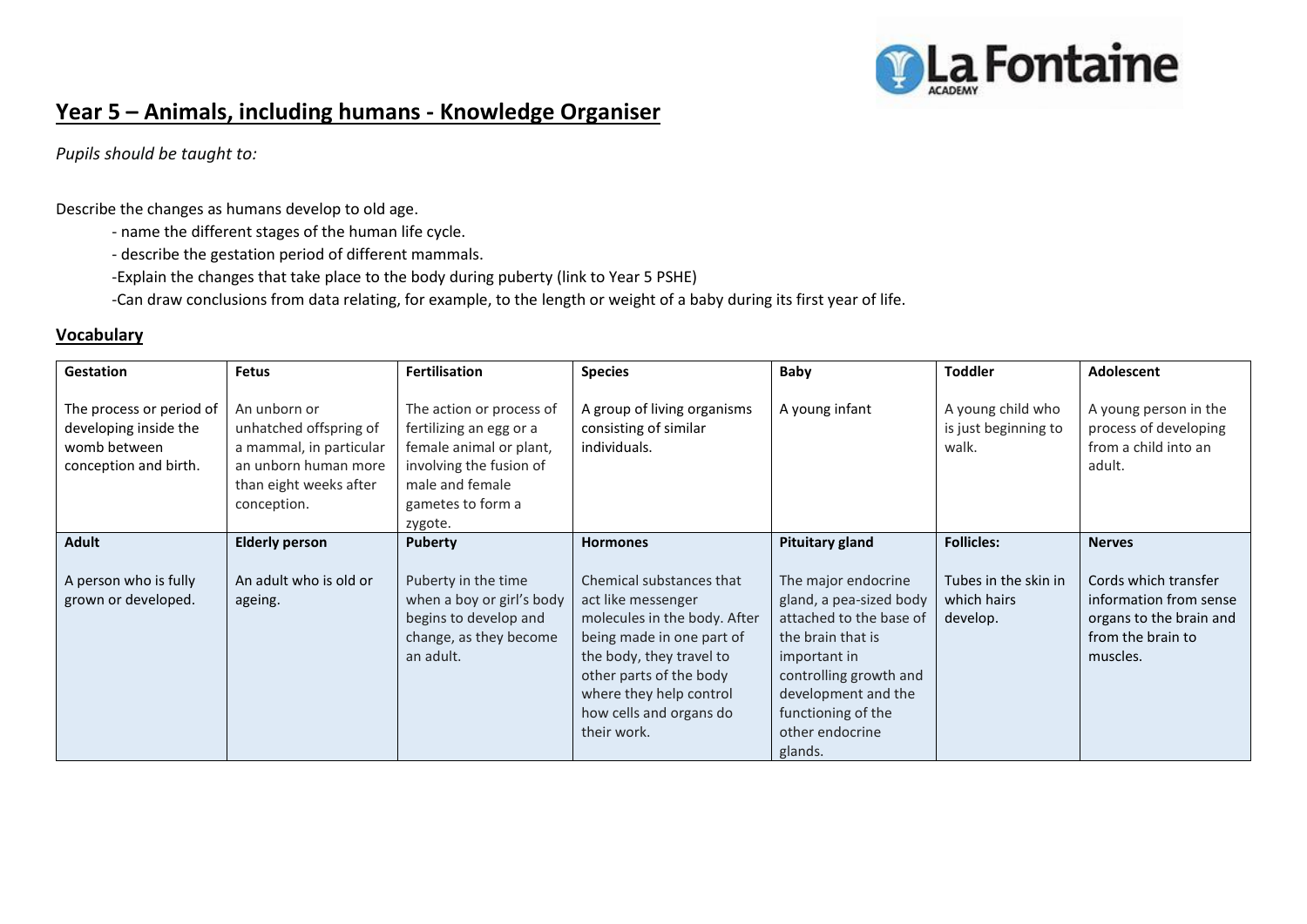# **Knowledge**





**Websites to use:**

Websites to support planning

<https://www.bbc.co.uk/bitesize/topics/zgssgk7/articles/z2msv4j>